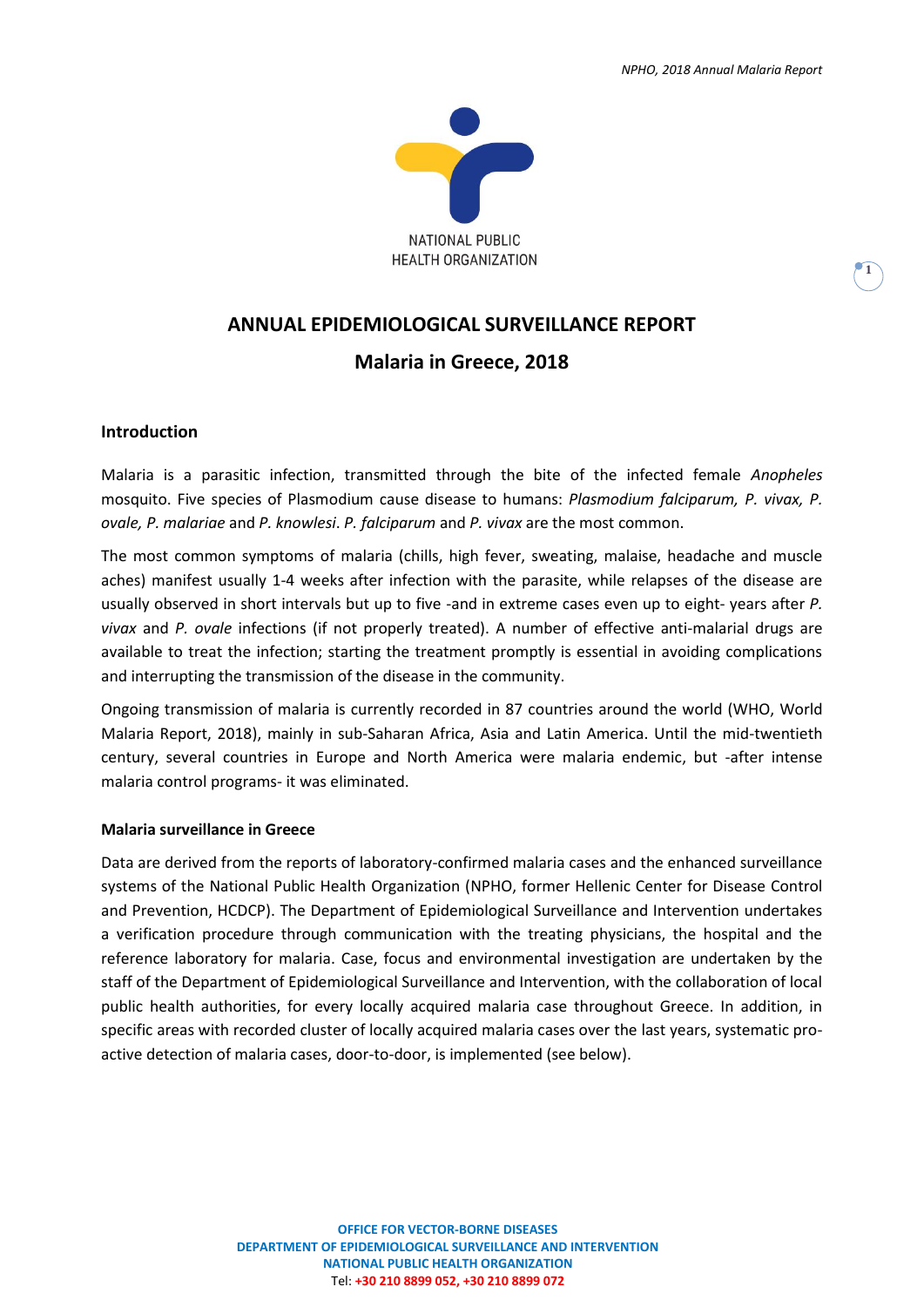#### **Malaria surveillance data in Greece, 2009 – 2017**

Malaria was eliminated from Greece in 1974, following an intense control program (1946- 1960). Since then and up to 2017, several (20-110 cases) imported cases were reported annually to the HCDCP (currently NPHO) referring to patients infected abroad (returning travelers or migrants from malaria endemic countries). Increased numbers of imported malaria cases are expected due to the increase of travels and population movements worldwide, and are observed in all developed countries. According to the European Centre for Disease Control and Prevention (ECDC), in 2016 more than 7,000 malaria cases were recorded in EU/EEA countries [\(https://ecdc.europa.eu/sites/portal/files/documents/AER\\_for\\_2016-malaria.pdf\)](https://ecdc.europa.eu/sites/portal/files/documents/AER_for_2016-malaria.pdf).

Additionally, since 2009 a number of locally acquired/introduced *P. vivax* malaria cases have been recorded in various areas of the country (i.e., among patients without travel history to a malaria endemic country), mainly as sporadic introduced cases but also in clusters (in 2011- 2012). Most areas where locally acquired cases were recorded over the last years were rural close to wetlands with high number of persons from endemic countries. In addition, in 2017 one sporadic locally acquired *P.falciparum* malaria case was recorded, for which the most likely place of exposure was a heath care facility (the exact mode of transmission was not possible to be defined).

The number of malaria cases in Greece reported to the HCDCP/ NPHO by year of symptom onset (for imported cases) or infection (for locally-acquired cases) and by epidemiological case classification (imported/ locally-acquired) is presented in Table 1. Table 2 presents locally acquired *P. vivax* malaria cases by probable Region and Regional Unit of exposure, years 2009-2017.

**Table 1: Reported malaria cases by year of symptom onset<sup>1</sup> (for imported cases) or infection (for locally-acquired cases) and by epidemiological case classification (imported/ locally-acquired), Greece, 2009 - 2017 2 .**

| Year | <b>Case classification</b> |                                                 |  |  |  |  |  |
|------|----------------------------|-------------------------------------------------|--|--|--|--|--|
|      | <b>Imported cases</b>      | Locally-acquired/ introduced cases <sup>3</sup> |  |  |  |  |  |
| 2009 | 44                         | 7                                               |  |  |  |  |  |
| 2010 | 40                         | 4                                               |  |  |  |  |  |
| 2011 | 54                         | 42                                              |  |  |  |  |  |
| 2012 | 73                         | 20                                              |  |  |  |  |  |
| 2013 | 22                         | 3                                               |  |  |  |  |  |
| 2014 | 38                         | 0                                               |  |  |  |  |  |
| 2015 | 79                         | 8                                               |  |  |  |  |  |
| 2016 | 111                        | 6                                               |  |  |  |  |  |
| 2017 | 100                        | 7                                               |  |  |  |  |  |

1. Cases with no information regarding symptom onset were classified according to the year of hospitalization or notification to the HCDCP/NPHO.

2. Known reported relapses and two locally-acquired *P.malariae* cases (2012), that were attributed to former transmission periods, and two malaria cases "of undetermined classification" (2016) are not included.

3. All were *P.vivax* cases, except one *P.falciparum* case in 2017.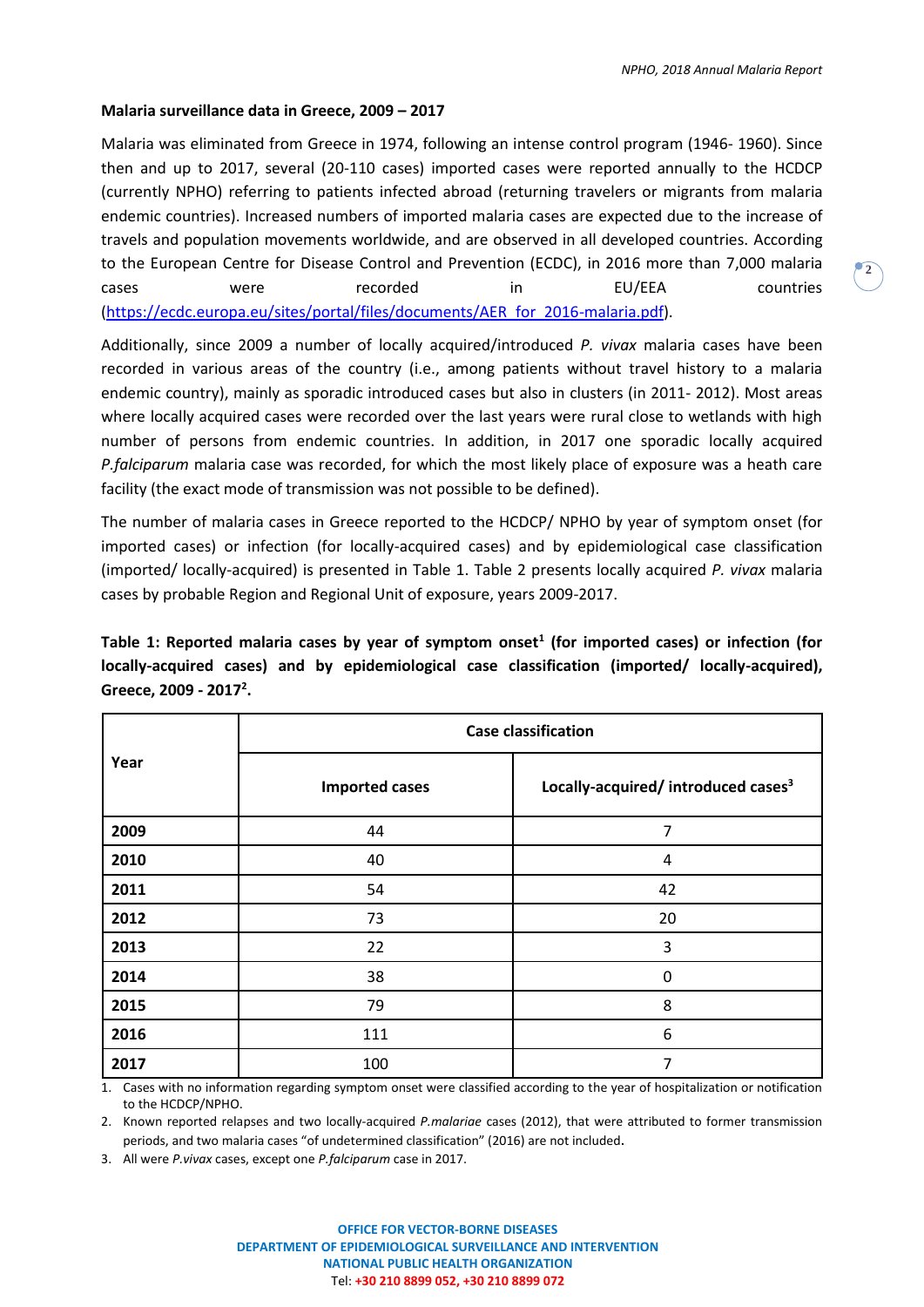| Region                            | <b>Regional Unit</b> | <b>Year of infection</b> |                |                |                |                |             |                |                |                                |
|-----------------------------------|----------------------|--------------------------|----------------|----------------|----------------|----------------|-------------|----------------|----------------|--------------------------------|
|                                   |                      | 2009                     | 2010           | 2011           | 2012           | 2013           | 2014        | 2015           | 2016           | 2017                           |
| Peloponnese                       | Lakonia              | 6                        | $\mathbf{1}$   | 36             | 10             | $\Omega$       | $\Omega$    | $\mathbf{1}$   | $\Omega$       | $\mathbf 0$                    |
| <b>Attica</b>                     | <b>East Attica</b>   | $\mathbf{1}$             | $\mathbf{1}$   | $\overline{2}$ | 4              | $\Omega$       | $\Omega$    | $\overline{2}$ | $\Omega$       | $\mathcal{F}_3$<br>$\mathbf 0$ |
| <b>Sterea Ellada</b>              | Boeotia (Viotia)     | $\Omega$                 | $\overline{2}$ | $\mathbf{1}$   | $\overline{2}$ | $\Omega$       | $\Omega$    | $\mathbf{1}$   | $\Omega$       | $\mathbf{1}$                   |
| (Central Greece)                  | Euboea (Evoia)       | 0                        | 0              | $\overline{2}$ | $\mathbf 0$    | 0              | $\mathbf 0$ | $\Omega$       | $\mathbf 0$    | $\mathbf 0$                    |
|                                   | Karditsa             | 0                        | $\mathbf 0$    | $\mathbf 0$    | 2              | $\mathbf{1}$   | $\mathbf 0$ | $\Omega$       | $\mathbf 0$    | $\mathbf{1}$                   |
|                                   | Larisa               | $\Omega$                 | $\Omega$       | $\mathbf{1}$   | $\mathbf{0}$   | $\Omega$       | 0           | 3              | $\mathbf{1}$   | $\Omega$                       |
| <b>Thessaly</b>                   | Trikala              | $\Omega$                 | $\Omega$       | $\Omega$       | 0              | 0              | $\Omega$    | $\mathbf 1$    | 0              | $\Omega$                       |
|                                   | Magnesia & Sporades  | $\Omega$                 | $\Omega$       | $\Omega$       | $\Omega$       | $\Omega$       | $\Omega$    | $\Omega$       | $\mathbf{1}$   | $\Omega$                       |
| East Macedonia &<br><b>Thrace</b> | Xanthi               | $\Omega$                 | $\Omega$       | $\Omega$       | $\overline{2}$ | $\Omega$       | $\mathbf 0$ | $\Omega$       | $\Omega$       | $\Omega$                       |
|                                   | Evros                | 0                        | $\Omega$       | $\Omega$       | $\mathbf 0$    | $\overline{2}$ | $\mathbf 0$ | $\Omega$       | $\mathbf 0$    | $\Omega$                       |
| <b>Central Macedonia</b>          | Thessaloniki         | $\Omega$                 | $\mathbf 0$    | $\mathbf 0$    | $\mathbf 0$    | $\mathbf 0$    | $\mathbf 0$ | $\Omega$       | $\overline{2}$ | $\Omega$                       |
| <b>Western Greece</b>             | Achaea (Ahaia)       | $\Omega$                 | $\Omega$       | $\Omega$       | $\Omega$       | $\Omega$       | $\Omega$    | $\Omega$       | $\mathbf{1}$   | $\mathbf{1}$                   |
|                                   | Elis (Ileia)         | $\mathbf 0$              | $\Omega$       | $\Omega$       | $\mathbf 0$    | $\Omega$       | $\mathbf 0$ | $\Omega$       | $\mathbf{1}$   | $\overline{2}$                 |
|                                   | Aetolia-Acarnania    | $\Omega$                 | $\mathbf 0$    | $\Omega$       | $\mathbf 0$    | $\Omega$       | $\mathbf 0$ | $\Omega$       | $\mathbf 0$    | $\mathbf{1}$                   |
| <b>Total</b>                      |                      | $\overline{7}$           | 4              | 42             | 20             | 3              | $\mathbf 0$ | 8              | 6              | 6                              |

# **Table 2: Locally acquired/ introduced** *P. vivax* **malaria cases by probable Region and Regional Unit of exposure and year of infection, Greece, 2009-2017.**

This case classification is based on epidemiological criteria (e.g. history of travel within the last three years to a malaria endemic country). However, recent *Plasmodium* genotyping results suggested that a number of cases previously classified as "imported" were actually locally acquired. These cases concerned immigrants from malaria endemic countries in 2011 (n=9) and 2012 (n=11), who were residing in the Municipalities of Evrotas Lakonia and Sofades Karditsa ([Spanakos G, Snounou G,](https://wwwnc.cdc.gov/eid/article/24/3/17-0605_article)  [Pervanidou D, et al., 2018](https://wwwnc.cdc.gov/eid/article/24/3/17-0605_article)).

You can find more information regarding epidemiological malaria data at the NPHO website [\(www.keelpno.gr\)](http://www.keelpno.gr/).

## **Malaria surveillance data, Greece, 2018**

In 2018, a total of fifty five (55) laboratory diagnosed malaria cases have been reported to the NPHO/ former HDCP (Table 3);

- Forty four (44) cases were classified as imported (i.e., were infected abroad), including: 28 (64%) cases among immigrants from malaria endemic countries and 16 cases among travellers (returning from Africa). Of the 28 cases in immigrants from malaria endemic countries:
	- 17 were immigrants from the Indian Subcontinent/ South Asia and 11 from Africa,
	- six cases concerned immigrants visiting friends and relatives at their country of origin,
	- four cases were recorded among immigrants/refugees residing in camps/ reception centers in Aegean islands.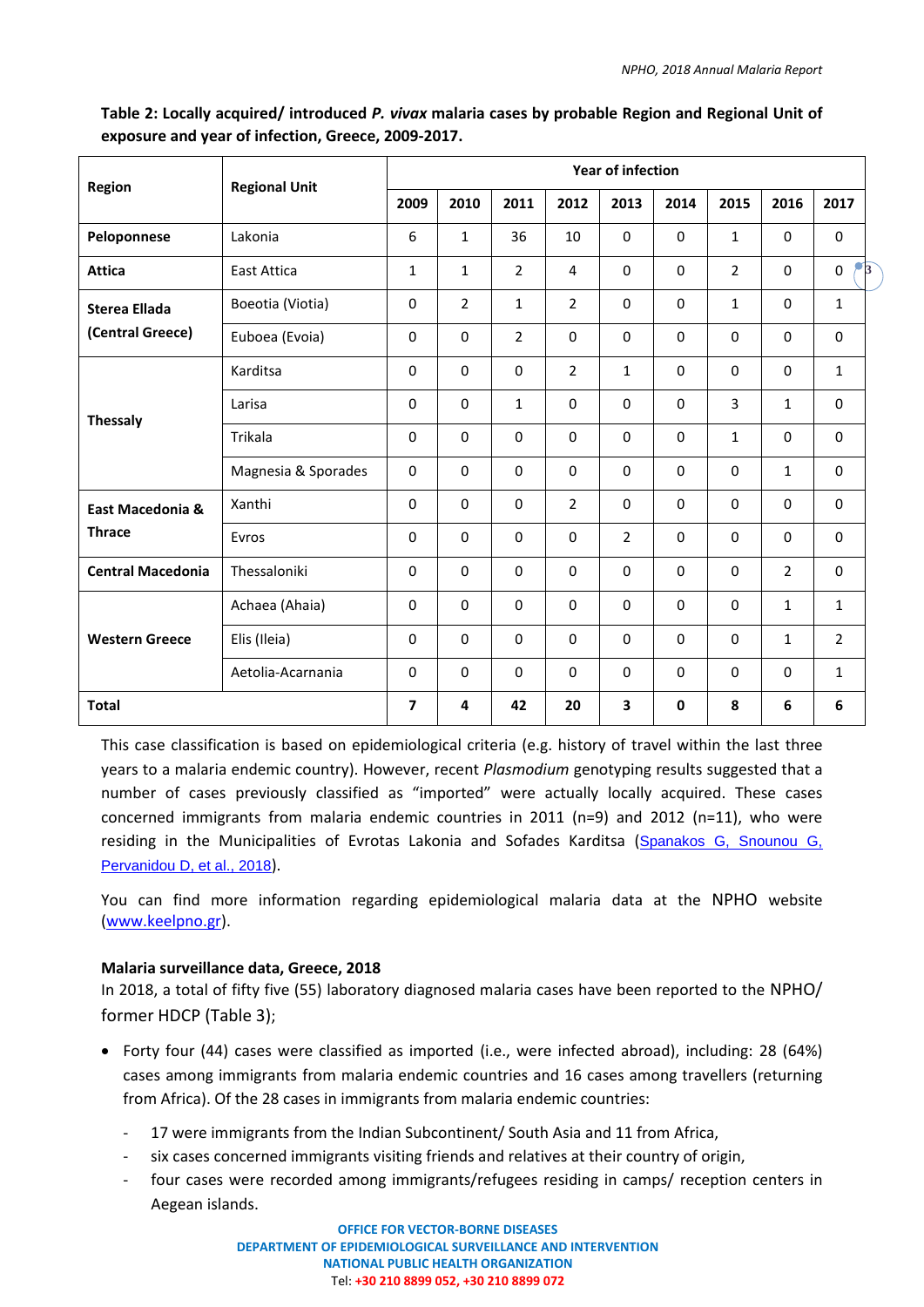**4**

- Ten (10) cases were classified as introduced (1st generation transmission); nine *P.vivax* cases and one *P.non-falciparum*. Case investigation of these introduced cases suggested the following:
- One *P.vivax* case was probably exposed at the Municipal Unit of Tichero, Municipality of Soufli, Regional Unit (RU) of Evros, with onset of symptoms in week 34/2018 (20-26/08/2018),
- One *P.vivax* case was probably exposed at the Municipal Unit of Feres, Municipality of Alexandroupoli, RU of Evros, with onset of symptoms in week 33/2018 (13- 19/08/2018). In another village of the same Municipal Unit of Feres, two locally-acquired malaria cases were also recorded in 2013.
- Eight cases (seven *P.vivax* and one *P.non-falciparum)* were probably exposed at the Municipal Unit of Echedoros, Municipality of Delta, RU of Thessaloniki, with onset of symptoms of the patients within weeks 37 and 40/2018 (15/09-05/10/2018). All cases of this cluster are considered introduced, i.e.  $1^{st}$  generation transmission from an imported case (as the time interval between symptom onsets of the cases was limited, within three weeks).
- One *P.vivax* case to a patient of foreign nationality was characterized as "of undetermined classification" (reported travel to an endemic country some years ago).

## **Figure 1. Areas of probable exposure of introduced malaria cases (1 st generation transmission), Greece, 2018.**



Table 3 presents the reported malaria cases in Greece by epidemiological case classification (imported/ introduced), status (immigrants/ returning travellers) and *Plasmodium* species.

|              |  |  | Table 3. Malaria cases by epidemiological case classification, status and Plasmodium species, Greece, |  |
|--------------|--|--|-------------------------------------------------------------------------------------------------------|--|
| $2018(n=55)$ |  |  |                                                                                                       |  |

| <b>Epidemiological case classification</b><br>and status |                   | <b>Plasmodium species</b> |                         |   |            |                                       |    |  |  |  |
|----------------------------------------------------------|-------------------|---------------------------|-------------------------|---|------------|---------------------------------------|----|--|--|--|
|                                                          |                   | P.vivax                   | P.falciparum<br>P.ovale |   | P.malariae | P. non-<br><b>Total</b><br>falciparum |    |  |  |  |
| <b>Imported cases</b>                                    | <b>Immigrants</b> | 18                        | 6                       | 3 |            | 0                                     | 28 |  |  |  |
|                                                          | <b>Travelers</b>  | 0                         | 15                      | 0 |            | 0                                     | 16 |  |  |  |
| <b>Introduced cases</b>                                  |                   | 9                         | 0                       | 0 | 0          | 1                                     | 10 |  |  |  |
| <b>Undetermined classification</b>                       |                   |                           | 0                       | 0 | 0          | 0                                     |    |  |  |  |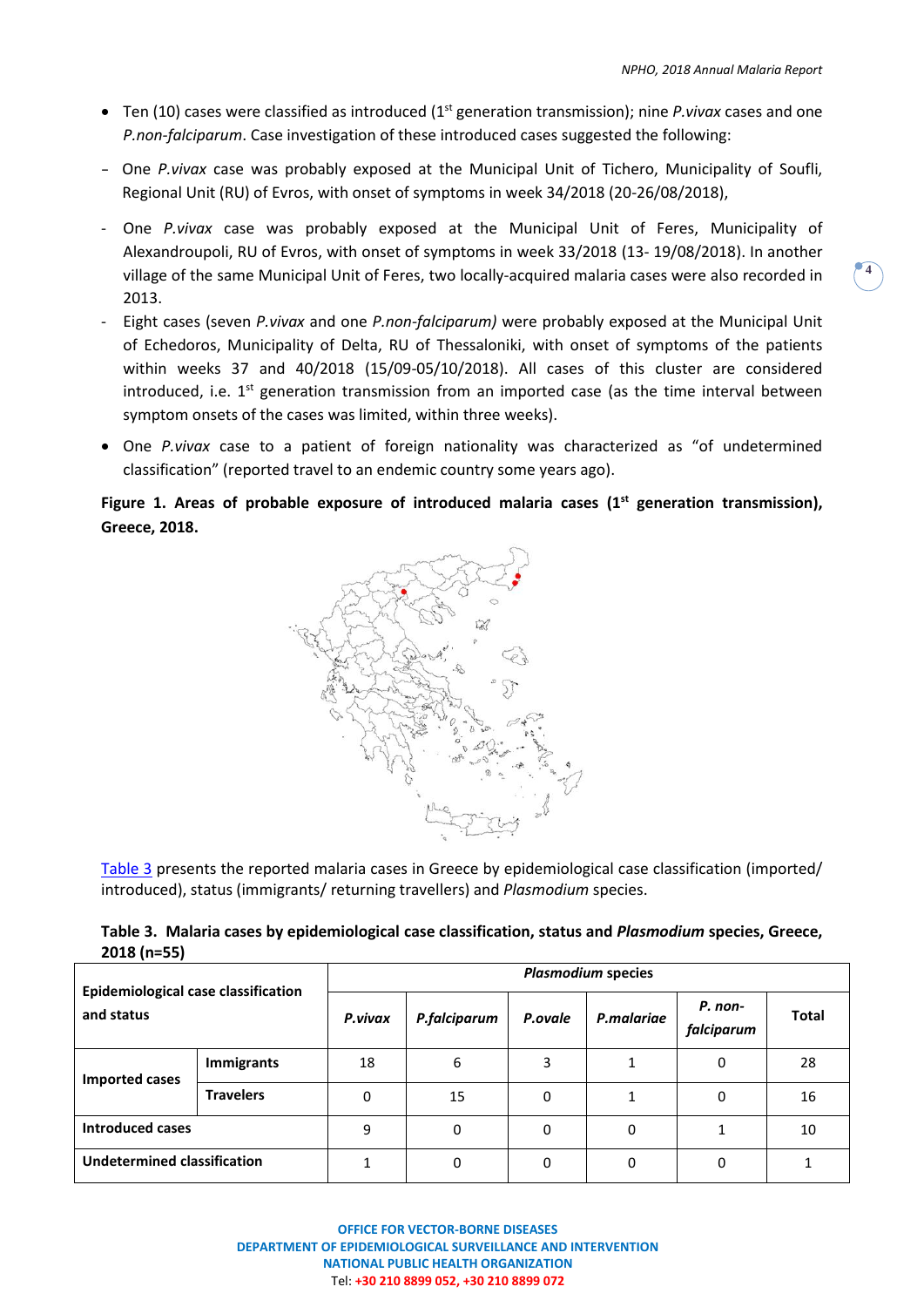**5**

The number of malaria cases per epidemiological case classification (imported/introduced), status and place of residence (for the imported cases) or probable exposure (for the introduced cases) is described in Table 4.

|  |  | Table 4. Malaria cases by epidemiological case classification, status and Regional Unit (RU) of |  |  |  |  |
|--|--|-------------------------------------------------------------------------------------------------|--|--|--|--|
|  |  | residence/probable exposure, Greece, 2018 (n=54*).                                              |  |  |  |  |

| <b>Regional Unit of residence</b> | <b>Classification of malaria cases</b> |                |                |                   |  |  |  |  |  |
|-----------------------------------|----------------------------------------|----------------|----------------|-------------------|--|--|--|--|--|
| (imported) or probable            |                                        |                |                |                   |  |  |  |  |  |
| exposure (introduced)             | <b>Travellers</b><br><b>Immigrants</b> |                | <b>Total</b>   | <b>Introduced</b> |  |  |  |  |  |
| <b>Central Section of Athens</b>  | 5                                      | $\overline{2}$ | $\overline{7}$ | $\mathbf 0$       |  |  |  |  |  |
| <b>Western Section of Athens</b>  | $\pmb{0}$                              | $\mathbf{1}$   | $\mathbf{1}$   | $\mathbf 0$       |  |  |  |  |  |
| Southern Section of Athens        | $\mathbf 0$                            | $\mathbf{1}$   | $\mathbf{1}$   | $\mathbf 0$       |  |  |  |  |  |
| Piraeus and Islands               | $\pmb{0}$                              | $\overline{2}$ | $\overline{2}$ | $\pmb{0}$         |  |  |  |  |  |
| Argolis                           | $\mathbf{1}$                           | $\mathbf 0$    | $\mathbf 1$    | $\mathbf 0$       |  |  |  |  |  |
| Arcadia                           | $\mathbf{1}$                           | $\mathbf 0$    | $\mathbf 1$    | $\mathbf 0$       |  |  |  |  |  |
| Achaea (Ahaia)                    | $\mathbf{1}$                           | $\mathbf 0$    | $\mathbf 1$    | $\mathbf 0$       |  |  |  |  |  |
| Boeotia (Viotia)                  | $\overline{2}$                         | $\mathbf 0$    | $\overline{2}$ | $\mathbf 0$       |  |  |  |  |  |
| Evros                             | $\boldsymbol{0}$                       | $\mathbf 0$    | $\pmb{0}$      | $\overline{2}$    |  |  |  |  |  |
| Elis (Ileia)                      | $\mathbf{1}$                           | $\mathbf 0$    | $\mathbf{1}$   | $\pmb{0}$         |  |  |  |  |  |
| Heraklion                         | $\overline{2}$                         | $\mathbf 0$    | $\overline{2}$ | $\mathbf 0$       |  |  |  |  |  |
| Thessaloniki                      | $\mathbf{1}$                           | $\overline{2}$ | 3              | 8                 |  |  |  |  |  |
| Ioannina                          | $\mathbf{1}$                           | 0              | $\mathbf{1}$   | $\pmb{0}$         |  |  |  |  |  |
| Kalymnos                          | $\mathbf 0$                            | $\mathbf{1}$   | $\mathbf{1}$   | $\pmb{0}$         |  |  |  |  |  |
| Corfu                             | $\mathbf 0$                            | $\mathbf{1}$   | $\mathbf{1}$   | $\mathbf 0$       |  |  |  |  |  |
| Lakonia                           | 3                                      | $\mathbf 0$    | 3              | $\mathbf 0$       |  |  |  |  |  |
| Larisa                            | $\mathbf{1}$                           | $\mathbf 0$    | $\mathbf 1$    | $\mathbf 0$       |  |  |  |  |  |
| Lasithi                           | 3                                      | $\mathbf 0$    | 3              | $\mathbf 0$       |  |  |  |  |  |
| Lesvos                            | $\overline{2}$                         | $\mathbf{1}$   | 3              | $\mathbf 0$       |  |  |  |  |  |
| Magnesia & Sporades               | $\boldsymbol{0}$                       | $\mathbf{1}$   | 1              | $\mathbf 0$       |  |  |  |  |  |
| Messinia                          | $\boldsymbol{0}$                       | $\mathbf{1}$   | $\mathbf 1$    | $\boldsymbol{0}$  |  |  |  |  |  |
| Samos                             | $\mathbf{1}$                           | $\overline{0}$ | 1              | $\overline{0}$    |  |  |  |  |  |
| Chania                            | $\mathbf{1}$                           | $\mathbf{1}$   | $\overline{2}$ | $\pmb{0}$         |  |  |  |  |  |
| Chios                             | $\mathbf{1}$                           | 0              | $\mathbf{1}$   | $\pmb{0}$         |  |  |  |  |  |
| Unknown                           | $\mathbf{1}$                           | $\overline{2}$ | 3              | $\mathbf 0$       |  |  |  |  |  |
| <b>Total</b>                      | 28                                     | 16             | 44             | 10                |  |  |  |  |  |

\* One case characterized as "of undetermined classification" residing in the RU of Achaea (Ahaia) is not included.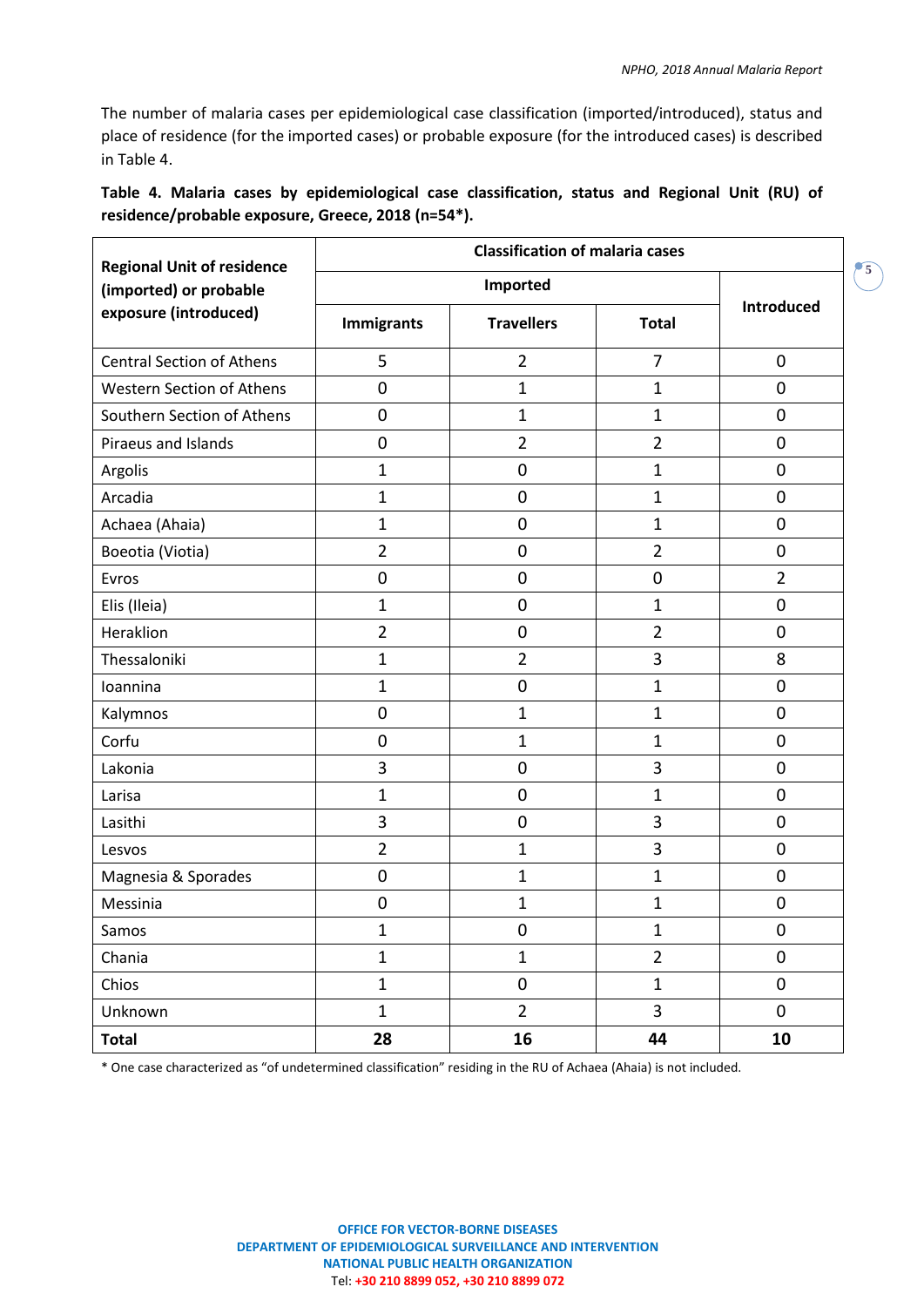### **Activities for the management of malaria**

Since 2012 NPHO/ former HCDCP has developed and continuously implements an Action Plan for the Management of Malaria, which was updated for 2018. In addition, in 2015 the Ministry of Health published the "National Action Plan for the Management of Malaria".

According to these plans, a series of activities are implemented nationwide for the prevention and management of malaria, with the collaboration of national, regional and local authorities, including:

**I. Risk assessment for the re-emergence of malaria:** All areas (Regions, Municipalities) are assigned a Risk Level from 0-3, taking into consideration the locally acquired/ introduced malaria cases reported since 2009, and other local risk factors (entomological, environmental and demographic data). The area Risk Level defines the activities to be implemented.

### **II. Enhanced malaria surveillance and intervention activities:**

- **Case finding:** In order to promptly detect all malaria cases, awareness raising among local health professionals and active case detection activities in high risk areas are implemented, as well as support for the laboratory diagnosis of malaria.
- **Case investigation:** NPHO investigates all notified malaria cases. For locally-acquired/ introduced cases, an in-depth interview with the patient is conducted, in order to identify the probable place of exposure and the risk for further local transmission.
- **Immediate communication to stakeholders and health professionals** at national and local levels, after the reporting of each locally-acquired/ introduced malaria case to the NPHO:
	- i. Hierarchy of the Ministry of Health (MoH),
	- ii. Regional public health authorities,
	- iii. Municipalities,
	- iv. MoH Committee for the Prevention and Management of Tropical Diseases,
	- v. Working Group for the designation of vector-borne disease (VBD) affected areas,
	- vi. National Centre for Blood Donation, responsible for the relevant blood safety measures,
	- vii. Physicians practicing in the affected area, to raise their awareness for investigating suspect cases.
- **Focus investigation – reactive case detection**: NPHO investigation teams are deployed after the notification of each locally acquired/ introduced case to perform a "focus investigation", in an area indicated by the epidemiological, entomological and environmental investigation. In this activity, all individuals in the focus are screened for malaria compatible symptoms and tested for malaria accordingly.

Following the report of the introduced malaria cases in 2018, the NPHO, in collaboration with local public health authorities, organized and performed focus investigations, as well as communication activities for health professionals and the public in the areas. Active case detection remains ongoing for the 2019 period in the area of the RU of Thessaloniki (where the cluster of introduced cases was recorded), with the collaboration of the NPHO and regional public health authorities.

 **Environmental and vector investigation** is performed in the area after the recording of each locally acquired malaria case (or imported case in a receptive area), in collaboration with regional and local authorities, in order to identify *Anopheles* breeding sites and other risk factors for local transmission.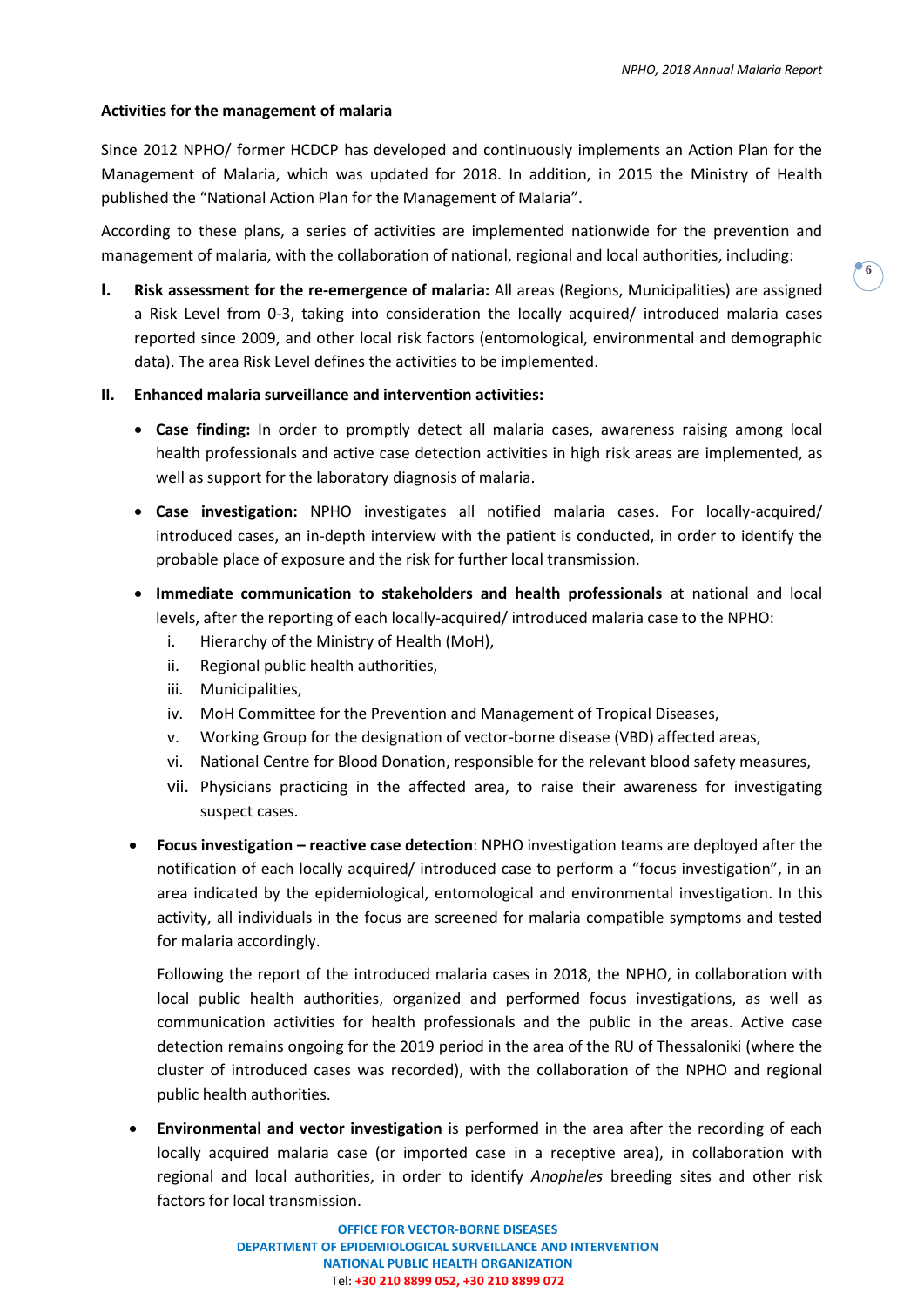- **Proactive malaria case detection (PACD) in Evrotas Municipality, Lakonia:** The NPHO/ former HCDCP, in collaboration with the Region of Peloponnese, the Municipality of Evrotas, the University of Thessaly [\(www.malwest.gr\)](http://www.malwest.gr/) and Doctors Without Borders (2012), supported from 2011-2014 a field team in the area for the active detection of malaria cases. Since 2015, the field team -with staff from the University of Thessaly and field coordination from the NPHO/HCDCP- is supported by the Region of Peloponnese to continue the PACD programme, undertaking also the radical treatment and focus investigation of all recorded malaria cases. A significant number of immigrants from malaria endemic countries (mainly Pakistan) live and seasonally work in Evrotas. During the field visits, health promotion information is provided for protection against mosquitoes and fever screening and/or testing for malaria is performed regularly. In April to December 2018, fever screening visits were performed every 7-15 days in immigrants and other high risk groups in the particular area.
- **III. Enhancing laboratory diagnosis of malaria:** Since 2012, NPHO/former HCDCP has distributed Rapid Diagnostic Tests (RDTs) for malaria to Hospitals and Health Centers in areas with recently recorded malaria transmission, and in areas with large populations of immigrants from endemic countries (i.e., large urban centers, in refugee/migrant camps and the nearby Health Units), aiming at prompt diagnosis and treatment of malaria cases. In 2017 and 2018, NPHO provided RDTs to a total of >180 Health Units/facilities nationwide. RDTs have contributed significantly to the early detection of malaria cases in our experience and have been proven a valuable field tool.

In addition, NPHO recommends the transportation of samples from any laboratory in Greece to the reference laboratory (Department of Parasitology, Entomology and Tropical Diseases of National School of Public Health) for verification of diagnosis and further identification (and genotyping) of *Plasmodium* species.

- **IV. Case management - Standardization of the malaria treatment in Greece,** according to treatment guidelines developed by the NPHO/HCDCP with the input of experts in infectious diseases. NPHO infectious diseases specialists are available for counseling. NPHO also maintains a stockpile of antimalarial medicines (e.g., the national stockpile of artesunate for parenteral injection for severe cases) for timely distribution to Health Units in cases of emergency.
- **V. Increase awareness amongst health professionals** for the diagnosis and management of malaria. NPHO staff delivers presentations and organizes seminars -as necessary- for health professionals in Health Centers/Hospitals in areas with recently recorded locally acquired/ introduced cases. NPHO communicates annually to all Hospitals, Health Centers and Medical Associations about malaria (letters sent in May 2018 for the 2018 period).
- **VI. Communication to the public** on malaria and personal protection measures against mosquitoes:
	- **Educational material** on malaria and protective measures against mosquitoes is available on the NPHO/HCDCP website.
	- **Information material** (leaflets, posters, multi-lingual brochure) is distributed according to the needs. In areas with introduced cases recorded, the NPHO field team -in collaboration with local authorities- informed the local population, and raised awareness about malaria and the necessary protective measures against mosquitoes, during the focus investigations.
- **VII. Designation of affected areas - Blood safety and haemovigilance measures:** An inter-sectoral Working Group (WG) on the designation of VBD affected areas (under the MoH Committee for the Prevention and Management of Tropical Diseases) considers all available epidemiological and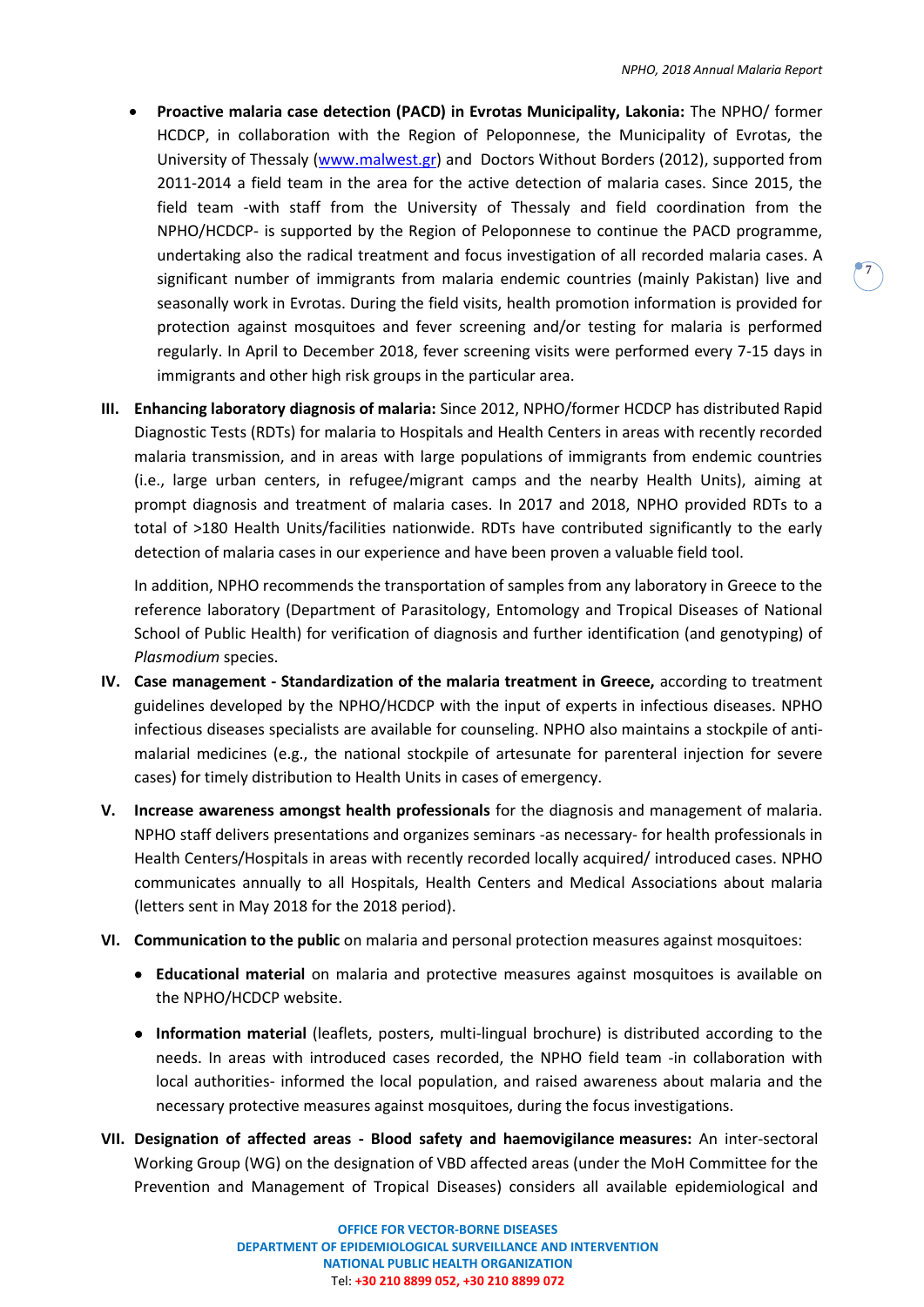laboratory data for each locally-acquired case and decides on the characterization of malaria affected areas in Greece. This designation is then used by the National Centre for Blood Donation to issue guidance on blood safety. The list of affected municipalities is published on our website [\(www.keelpno.gr\)](http://www.keelpno.gr/) and updated regularly according to recorded locally acquired cases. Post donation and post transfusion information to donors and other haemovigilance measures are in place following relevant guidance from the Coordinating Haemovigilance Centre/ NPHO.

### **VIII. Vector surveillance and control activities:**

- **Raising awareness and guidance to Regional and Municipal Authorities:** NPHO communicates regularly (workshops, meetings, letters and technical guidance) with all Regional Authorities in Greece recommending the timely planning, organization and implementation of integrated vector control programmes particularly in high risk areas. NPHO/former HCDCP sent relevant awareness letters in February 2018 underlying the high risk areas, and recommending the intensification of vector control in areas with risk factors for local transmission. In addition, following an initiative of the General Secretary of Public Health, Ministry of Health, workshops of the national and regional public health authorities were organized regarding the appropriate preventive actions for vector borne diseases.
- **Monitoring of the vector control programme implementation across the country**.
- **Distribution and placement of Long Lasting Insecticide-treated Nets (LLINs):** According to WHO and ECDC guidance, NPHO/ HCDCP distributed (in 2013) LLINs to immigrants, in the Municipality of Evrotas, Lakonia, under a special license from the Ministry of Rural Development and Agriculture. Since then, in each transmission period, the distribution, placement and monitoring of the proper use of the nets is implemented by the PACD field team, which conducts the active case detection in the area.
- **Participation in the implementation of indoor residual spraying (IRS):** The Region of Peloponnese implements every summer indoor residual spraying (IRS) in migrant residences in the area of Evrotas. The PACD field team participates in the activity by indicating migrant residencies in the area. NPHO continues to recommend this vector control method in this area.
- **Entomological surveillance**: The NPHO/former HCDCP, in collaboration with the Department of Parasitology, Entomology and Tropical Diseases of the National School of Public Health (NSPH), the Benaki Phytopathological Institute, the MALWEST project (2012-2014), Universities, Regions, local authorities and subcontractors of the local mosquito control programmes has implemented, participated or coordinated active vector surveillance programme from 2010 to 2015. NPHO recommends that local authorities should perform vector surveillance annually, especially in areas with risk factors for local malaria transmission (e.g. rural areas with large populations of persons from malaria endemic countries) and tries to collect the available vector surveillance data.
- **IX. Communication with international public health stakeholders:** The NPHO communicates frequently for exchange of knowhow and information on malaria cases and activities with the ECDC and WHO, as well as with a number of European and international agencies and networks.

In addition, due to the increased **migrant/ refugee population residing in the country** in reception and accommodation camps, a series of targeted activities have been organized in these camps, including: strengthening malaria surveillance and diagnosis, distribution of rapid diagnostic tests to the camp